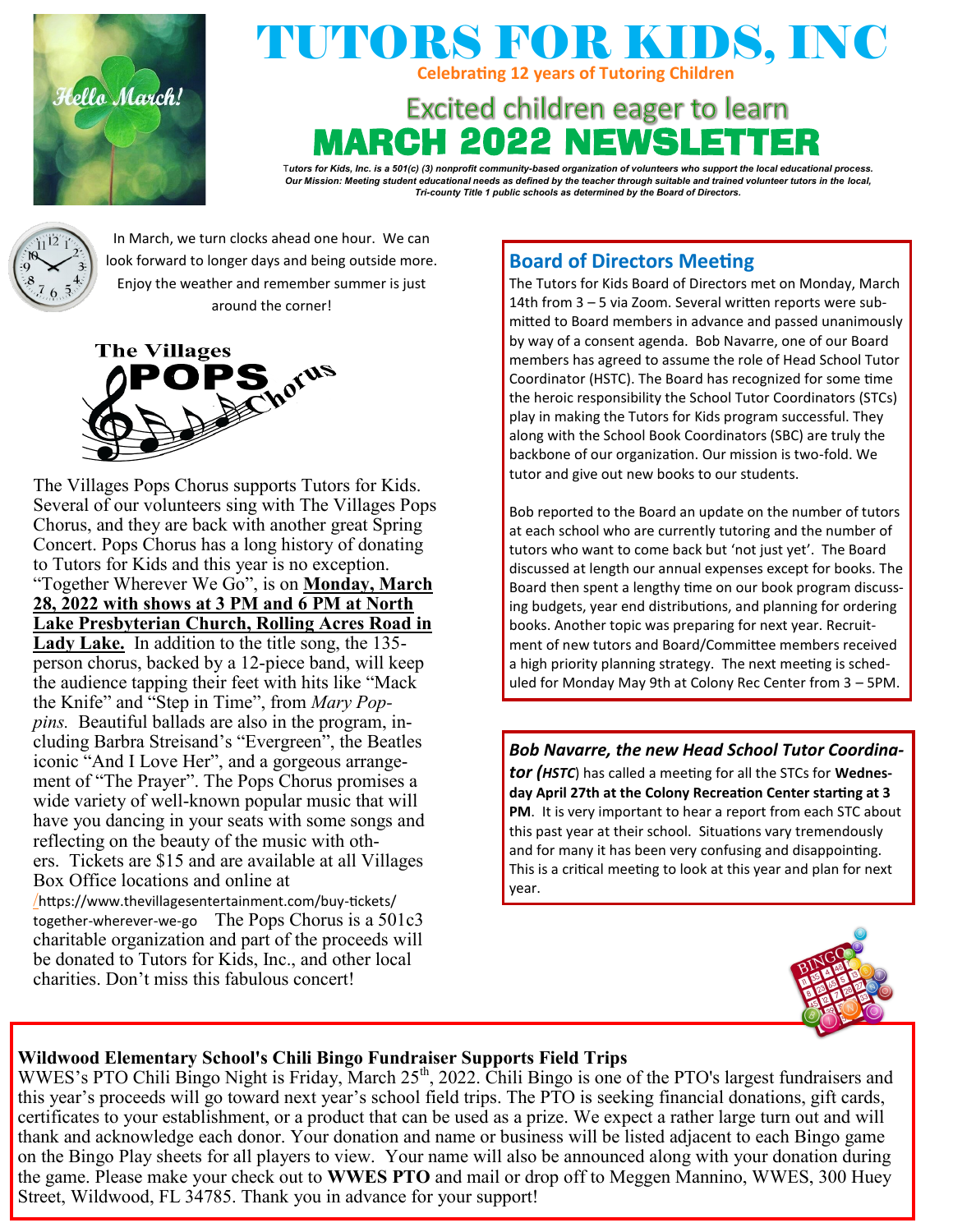Tutoring Math by Frank Russo



Lack of Fraction Knowledge upsets a Great Marketing Plan

When students start to deal with fractions they start to get confused and loose interest in math. In the 1980s A&W found out that fractions were a huge problem when they tried to market a new burger – the 1/3 pounder to compete with another chains ¼ pounder at the same price. The whole marketing and sales project totally collapsed.

After some post analysis A&W found out from customers who said "Why would they pay the same price for a 1/3 pounder when they could get a 'bigger burger' – the  $\frac{1}{4}$ pounder. Fractions!!

Below is a math problem from the fourth grade involving fractions.

**Muffins for the Class** (because calculations are needed throughout this problem, the paragraphs are lettered and ( ) is where you need to make the calculation. The correct calculation needed is shown elsewhere in this newsletter).

A. Mrs. Johnson, the fourth-grade teacher, baked a batch of muffins on Sunday to take to her class on Monday. There are sixteen muffins in a batch. That means each student will receive one muffin.

B. Later Sunday night she drank two cans of soda and ate ¼ of the batch of muffins along with a large bag of chips for her supper. She felt bad about eating the muffins. So, she baked two more batches of muffins for her class. When she was cooking, she remembered that she would be having two new students in class on Monday morning.

C. She would give her class a little quiz about how many muffins she brought to class after she ate some and cooked two more batches. ( ). The students who figured out the correct number would receive an extra muffin.

D. Later that morning each student in the class received a muffin ( ). There were 6 students who figured out the correct starting number of muffins that Mrs. Johnson brought to class on Monday morning. They received an extra muffin, leaving muffins remaining ( ).

E. At the teachers' lunch Mrs. Johnson and the other fourth grade teachers ate 1/5 of the remaining muffins leaving... ( )

F. After lunch the class did a geography quiz followed by a history quiz. Three students got 100% on the geography quiz and seven students got 100% on the history quiz. Each of these students received a muffin. How many muffins did they receive? ( ).

G. How many muffins were left for Mrs. Johnson to bring home? ( ).

**ANSWER FROM FEBRUARY** 

 $(17-6/2) + 4x3=$ 



PEMDAS— parenthesis, equation, multiply, divide, add, subtract

Parenthesis first divide 6/2=3 then 17-3=14

Multply next 4x3=12so

 $(17-6/2) + 4 \times 3 =$ 

17-3+12=26

### **Amazon Smile Contributes to Tutors for Kids**

Amazon Smile continues to fund Tutors for Kids based on your purchases through the Amazon Smile website when you place your order. You will pay no more than on the regular Amazon website but Amazon, through its foundation, will make a contribution to Tutors for Kids. Thank you for using Amazon Smile to make your purchases.

## [http://smile.amazon.com/ch/45](http://smile.amazon.com/ch/45-4815598)-481558

Why is this space blank?

Need a short story of a board member that has not been in the spotlight.

Getting towards end of school year.

What do the readers of this newsletter want to see?

Email me at: news@tutors4kids.org

Phone: 352-568-5843

Web:

#### **[www.tutorsforkidsinc.org](http://www.tutorsforkidsinc.org)**

 Email: [tutors@tutors4kids.org](mailto:tutors@tutors4kids.org) Address: 2518 Burnsed Blvd, Suite 339 The Villages, FL 32163

Amazon Smile: [http://smile.amazon.com/ch/45](http://smile.amazon.com/ch/45-481558)-481558

Generous Donors